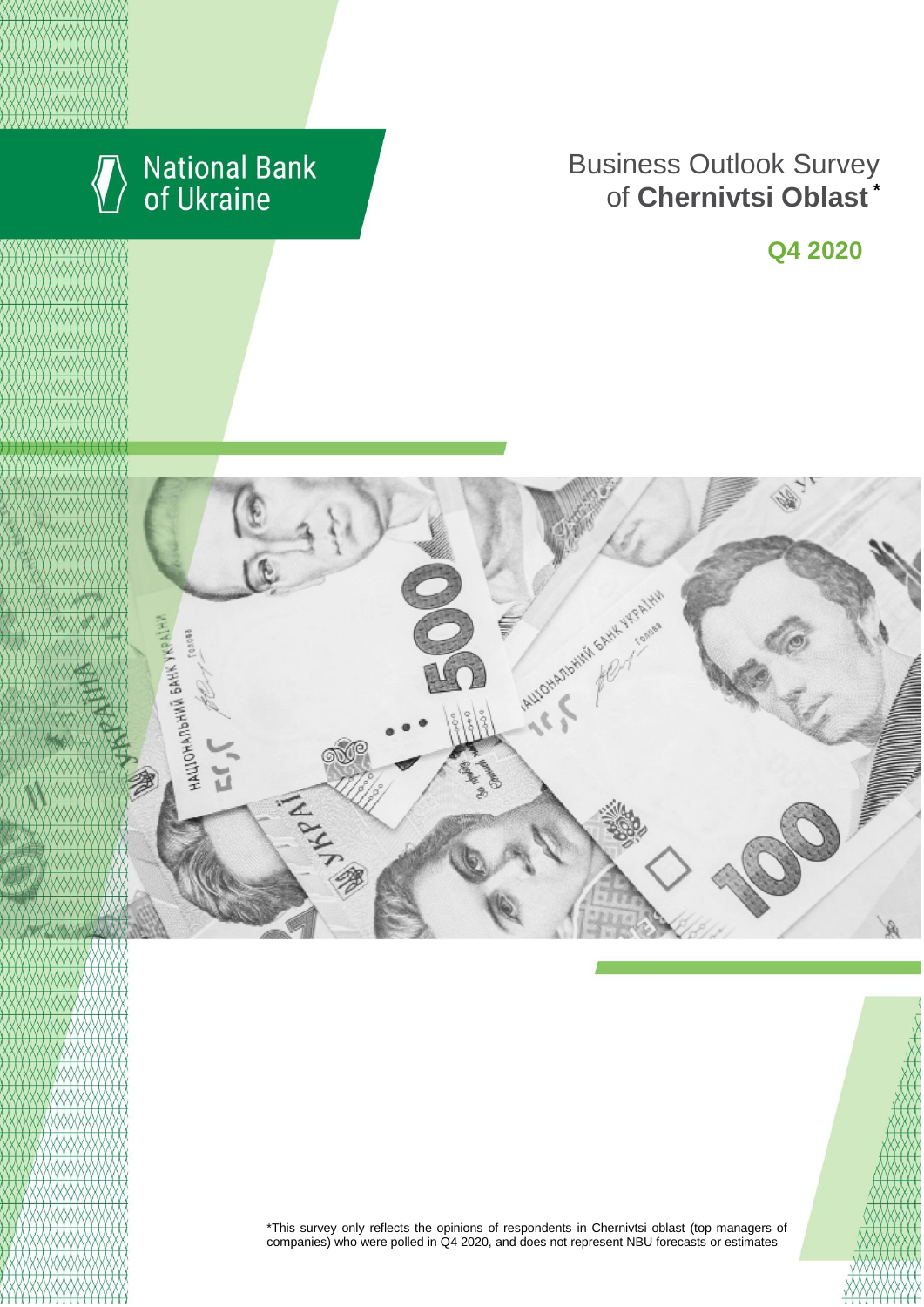**A survey of companies carried out in Chernivtsi oblast in Q4 2020 showed that respondents expected that the output of Ukrainian goods and services would decrease at a faster pace over the next 12 months on the back of a tighter quarantine. At the same time, they had positive expectations for the performance of their companies.** Respondents reported moderate inflation expectations and higher depreciation expectations.

**The top managers of companies said they expected that over the next 12 months:**

- **the output of Ukrainian goods and services would drop significantly:** the balance of expectations was (-36.4%) compared with (-9.1%) in Q3 2020 and (-24.4%) across Ukraine (Figure 1)
- **prices for consumer goods and services would grow at a faster pace:** a total of 60.0% of respondents expected that inflation would not exceed 7.5% compared with 81.8% in the previous quarter and 49.2% across Ukraine. Respondents referred to the exchange rate and production costs **as the main inflation drivers** (Figure 2)
- **the domestic currency would depreciate at a fast pace:** 80.0% of respondents (compared with 90.0% in the previous quarter) expected the hryvnia to weaken against the US dollar, the figure across Ukraine being 87.1%
- **the financial and economic standings of their companies would improve:** the balance of expectations was 9.1% (as in the previous quarter). Companies across Ukraine expected their financial and economic standings to improve slightly (1.3%) (see Table)
- **total sales would decrease:** the balance of responses was (-18.2%) compared with 9.1% in Q3 2020. Respondents also expected a decrease in external sales, the balance of responses being (-50.0%) compared with 0.0% in Q3 2020. Overall, companies across Ukraine expected sales to increase moderately, the balances of responses being 7.1% and 3.8% respectively
- **investment both in construction and in machinery, equipment, and tools would remain unchanged**: the balances of responses were 0.0% for each (compared to 0.0% and (-10.0%) in Q3 2020). Across Ukraine, the balances of responses were (-4.5%) and 3.8% respectively
- **staff numbers would decrease** at a faster pace: the balance of responses was (-18.2%) compared to (-10.0%) in Q3 2020 and (-9.9%) across Ukraine (Figure 4)
- **the growth in purchase and selling prices would accelerate significantly:** the balances of responses were 81.8% and 72.7% respectively (compared with 45.5% and 36.4% respectively in Q3 2020) (Figure 6). Energy prices and raw material and supplies prices were referred to as the main selling price drivers (Figure 7)
- **per-unit production costs and wage costs per staff member would grow rapidly**: the balances of responses were 80.0% and 90.9% respectively, compared with 54.5% and 81.8% in Q3 2020 (Figures 4 and 6).

Respondents referred to high energy prices as the **main drag on the ability of their companies to boost production** (the impact of these factor was reported to have increased) (Figure 5).

The companies that planned to take out corporate loans opted for domestic currency loans only. High interest rates and collateral requirements were cited as the main deterrents to taking out corporate loans (Figure 9).

**All of the respondents** said that they had encountered **no difficulties in effecting transactions with funds deposited in bank accounts** (96.9% across Ukraine).

**Assessments of financial and economic standings as of the time of the survey** (Figure 3)

- **The current financial and economic standings of companies** deteriorated and were assessed as **bad:** the balance of responses was (-18.2%) compared with 0.0% in the previous quarter and (-3.2%) across Ukraine.
- **Finished goods stocks were assessed at a level higher than the normal one:** the balance of responses was 20.0% compared with 0.0% in Q3 2020
- **Companies had a sufficient amount of unutilized production capacity to meet any unexpected rise in demand:** the balance of responses was 10.0% compared to 27.3% in Q3 2020.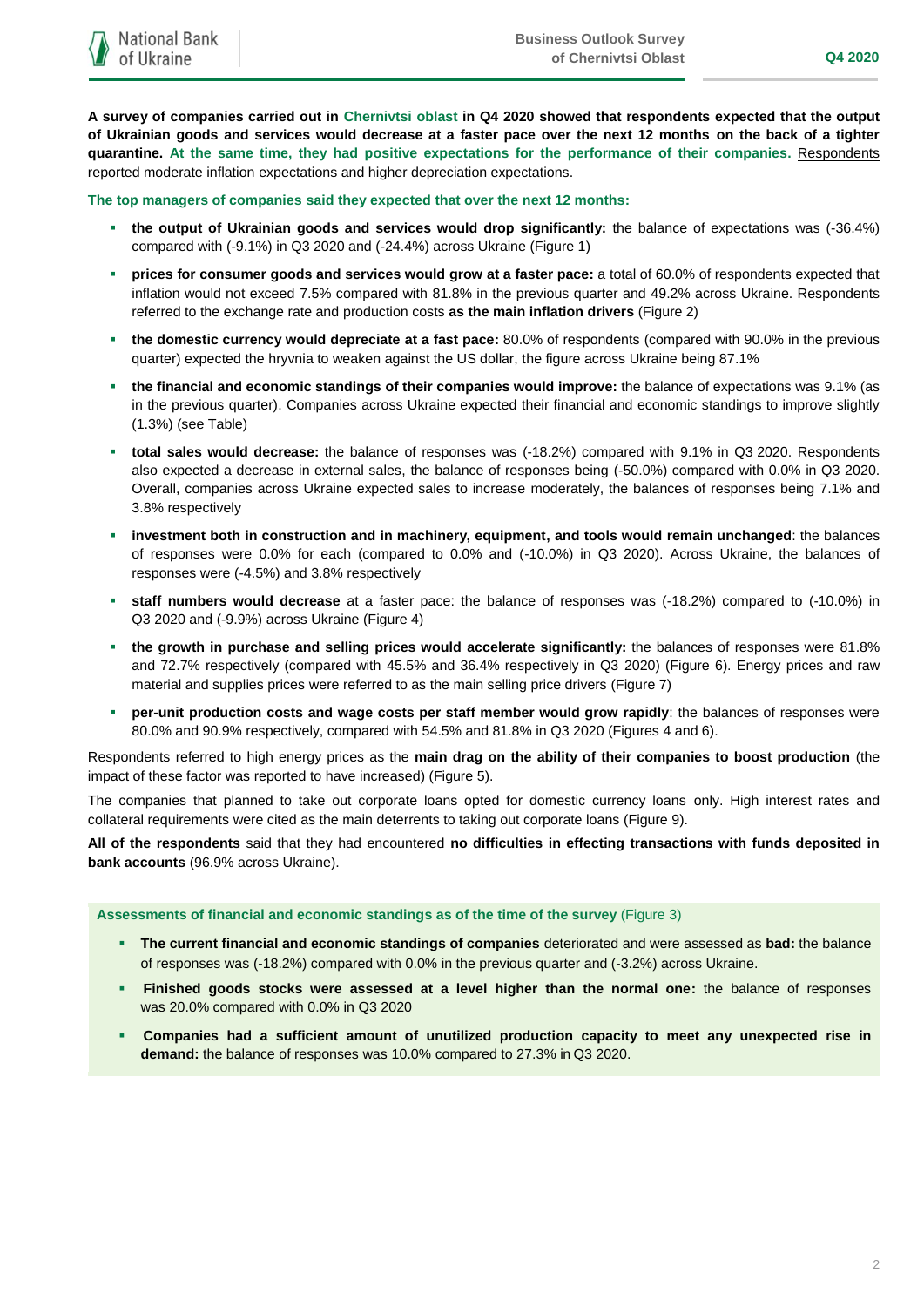# **Survey Details1,2**



- A total of 11 companies were polled.
- No economic activity was able to generate a representative sample.



# **Business Outlook Index for Next 12 Months in Terms of Oblasts<sup>3</sup>, %**

 \*a quartile is the v alue of the BOI where an ordered sample is div ided into f our equal-sized subgroups \*\*a median is the v alue of the BOI in the middle of an ordered sampled where the sample is divided into two equal-sized subgroups

## **Table. The Business Outlook Index of Companies in Chernivtsi Oblast and Its Components**

| <b>Expectations over next 12 months for</b>   | Balances of responses, % |         |                               |         |         |
|-----------------------------------------------|--------------------------|---------|-------------------------------|---------|---------|
|                                               | Q4 19                    | Q1 20   | Q <sub>2</sub> 2 <sub>0</sub> | Q3 20   | Q4 20   |
| Financial and economic standings              | 20.0                     | 9.1     | 0.0                           | 9.1     | 9.1     |
| <b>Total sales</b>                            | 9.1                      | 9.1     | $-27.3$                       | 9.1     | $-18.2$ |
| Investment in construction                    | 0.0                      | 10.0    | $-10.0$                       | 0.0     | 0.0     |
| Investment in machinery, equipment, and tools | $-11.1$                  | 0.0     | $-20.0$                       | $-10.0$ | 0.0     |
| Staff numbers                                 | $-9.1$                   | $-20.0$ | $-9.1$                        | $-10.0$ | $-18.2$ |

<sup>2</sup> Data for totals and components may be subject to rounding effects.

1

<sup>1</sup> This sample was generated in proportion to the contribution of each oblast and each economic activity to Ukraine's gross value added.

<sup>&</sup>lt;sup>3</sup> The business outlook index (BOI) is an aggregate indicator for expected business performance over the next 12 months. It is calculated using the balances of respondents' responses regarding changes in the financial and economic standings of their companies and future economic activity.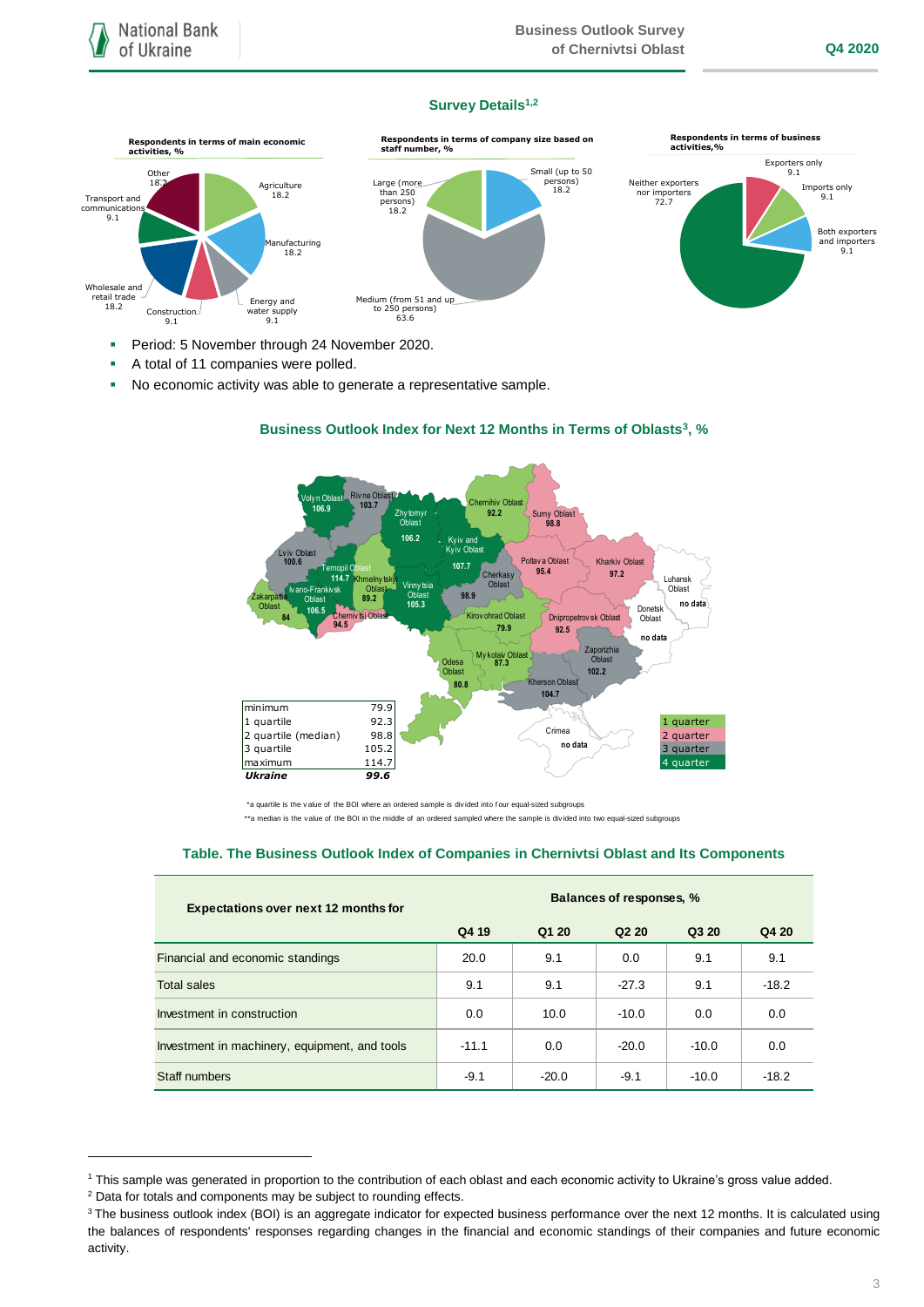# Figure 1 Figure 2





-30 -15 0 15 30 45 60 Q4 19 Q1 20 Q2 20 Q3 20 Q4 20 **Companies' economic activity as of the time of the survey, balance of responses** Financial and economic standings Finished goods stocks **Unutilized production capacity** 





# Figure 3 Figure 4

**Staff level and wage cost expectations for next 12 months, balance of responses**





**Expectations of producer prices for next 12 months, balance of responses**